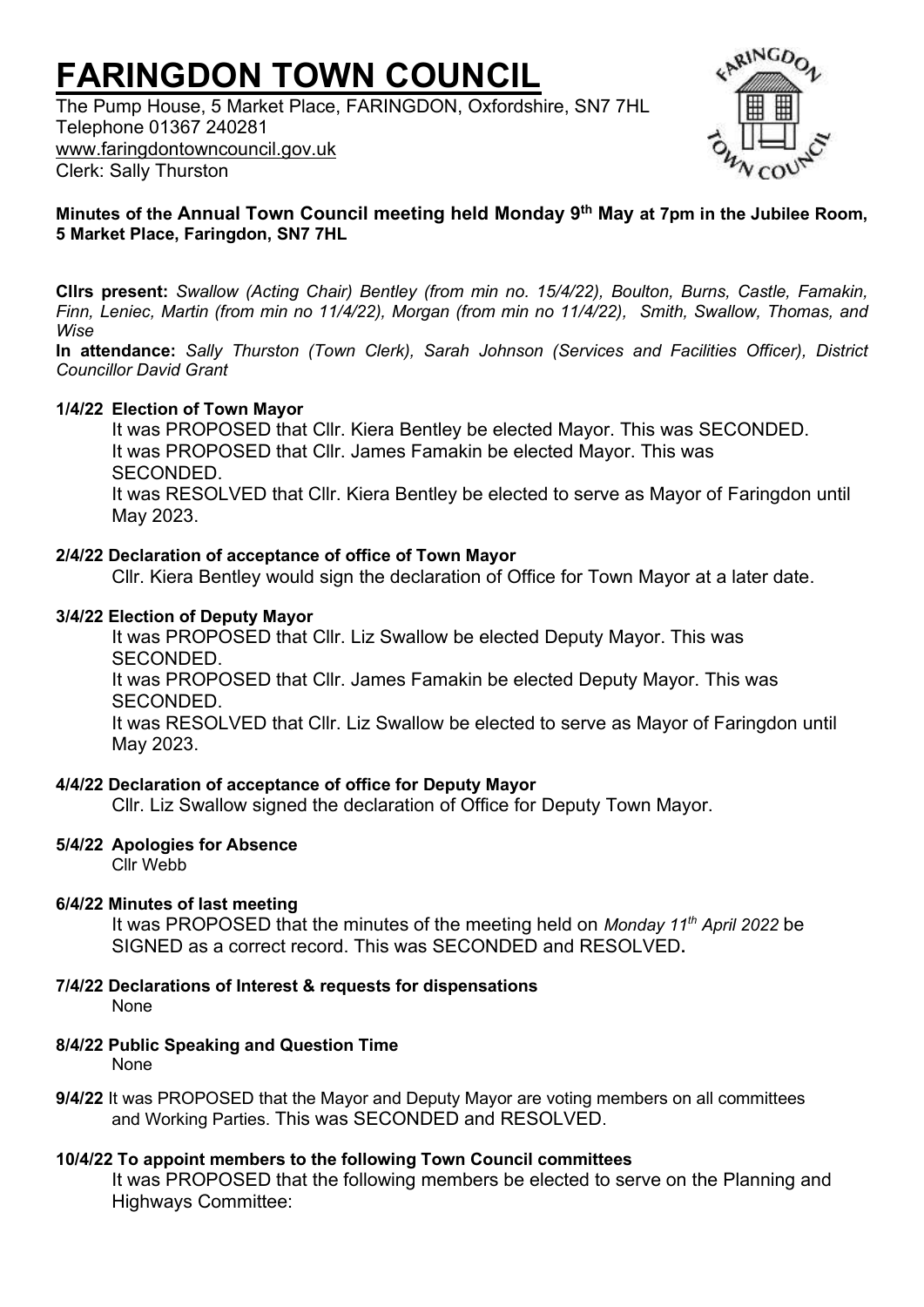- Cllr. Bentley
- Cllr. Boulton
- Cllr. Castle
- Cllr. Famakin
- Cllr. Smith
- Cllr. Swallow
- Cllr. Webb
- Cllr. Wise

This was RESOLVED.

# **b. Facilities**

It was PROPOSED that the following members be elected to serve on the Facilities Committee:

- Cllr. Bentley
- Cllr. Boulton
- Cllr. Burns
- Cllr. Famakin
- Cllr. Finn
- Cllr. Leniec
- Cllr. Martin
- Cllr. Swallow
- Cllr. Webb

# This was RESOLVED.

# **c. Community and Partnerships**

It was PROPOSED that the following members be elected to serve on the Community and Partnership Committee:

- Cllr. Bentley
- Cllr. Castle
- Cllr. Leniec
- Cllr. Martin
- Cllr. Morgan
- Cllr. Smith
- Cllr. Swallow
- Cllr. Thomas
- Cllr. Webb

This was RESOLVED.

# **11/4/22 To appoint Chair of the following Town Council committees**

a. Planning & Highway

It was PROPOSED that Cllr. Jane Boulton act as Chair for the Planning and Highways Committee. This was SECONDED and RESOLVED.

b. Facilities

It was PROPOSED that Cllr. Rosalind Burns act as Chair for the Facilities Committee. This was SECONDED and RESOLVED.

c. Communities and Partnerships It was PROPOSED that Cllr. Peter Castle act as Chair for the Communities and Partnerships Committee. This was SECONDED and RESOLVED.

# **12/4/22 To appoint members to Finance & Audit Committee**

It was PROPOSED that the following members be elected to serve on the Finance and Audit Committee: Cllr. Bentley Cllr. Boulton Cllr. Burns Cllr. Castle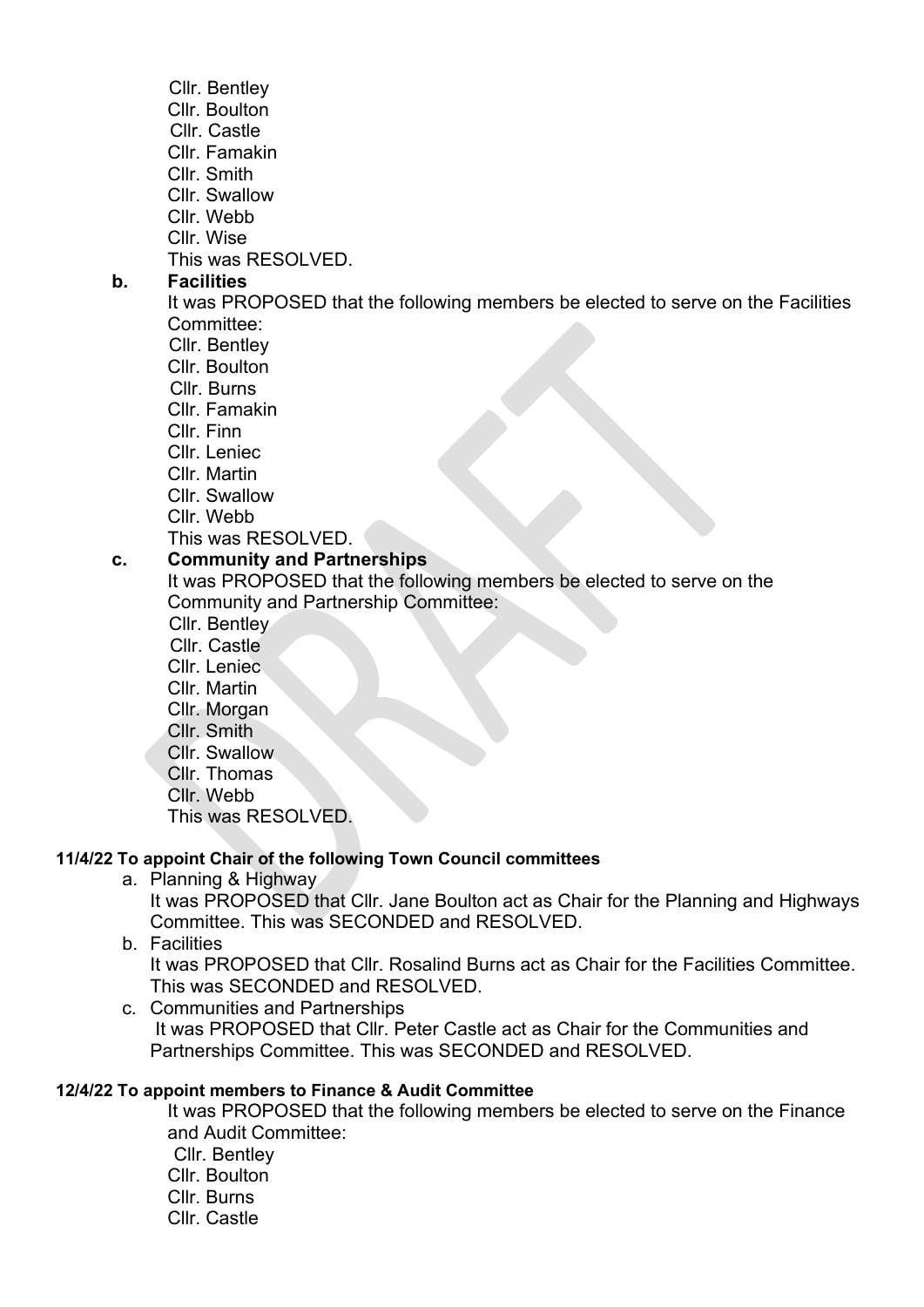Cllr. Finn Cllr. Leniec Cllr. Morgan Cllr. Smith Cllr. Swallow Cllr. Wise This was RESOLVED.

## **13/4/22To appoint Chair of Finance & Audit Committee**

It was PROPOSED that Cllr. Steve Leniec act as Chair for the Finance and Audit Committee Communities and Partnerships Committee. This was SECONDED and RESOLVED.

## **14/4/22 To appoint members to advisory committees / working parties set up by Full Council to include:**

- a) Strategic Working Party It was PROPOSED that all Councillors and the Town Clerk be members of the Strategic Working Party. This was SECONDED and RESOLVED.
- b) S106 and CIL Working Party

It was PROPOSED to merge the S106 and CIL working party. This was SECONDED and RESOLVED.

It was PROPOSED that the following be members of the CIL/S106 Working Party:

- Cllr. Bentley Cllr Boulton Cllr. Castle Cllr. Finn Cllr. Leniec Cllr. Swallow Cllr. Thomas Cllr. Webb Officer appointed by the Town Clerk This was RESOLVED.
- 
- c) Town Centre Regeneration working party It was PROPOSED that the following be members of the Town Centre Regeneration working party Working Party:

 Cllr. Bentley Cllr. Boulton Cllr. Burns Cllr. Martin Cllr. Smith Cllr. Swallow Cllr. Webb Cllr. Wise Officer appointed by the Town Clerk

This was RESOLVED.

d) Parking Working Party.

It was PROPOSED that the following be members of the Parking Working Party:

 Cllr. Bentley Cllr. Boulton Cllr. Castle Cllr. Morgan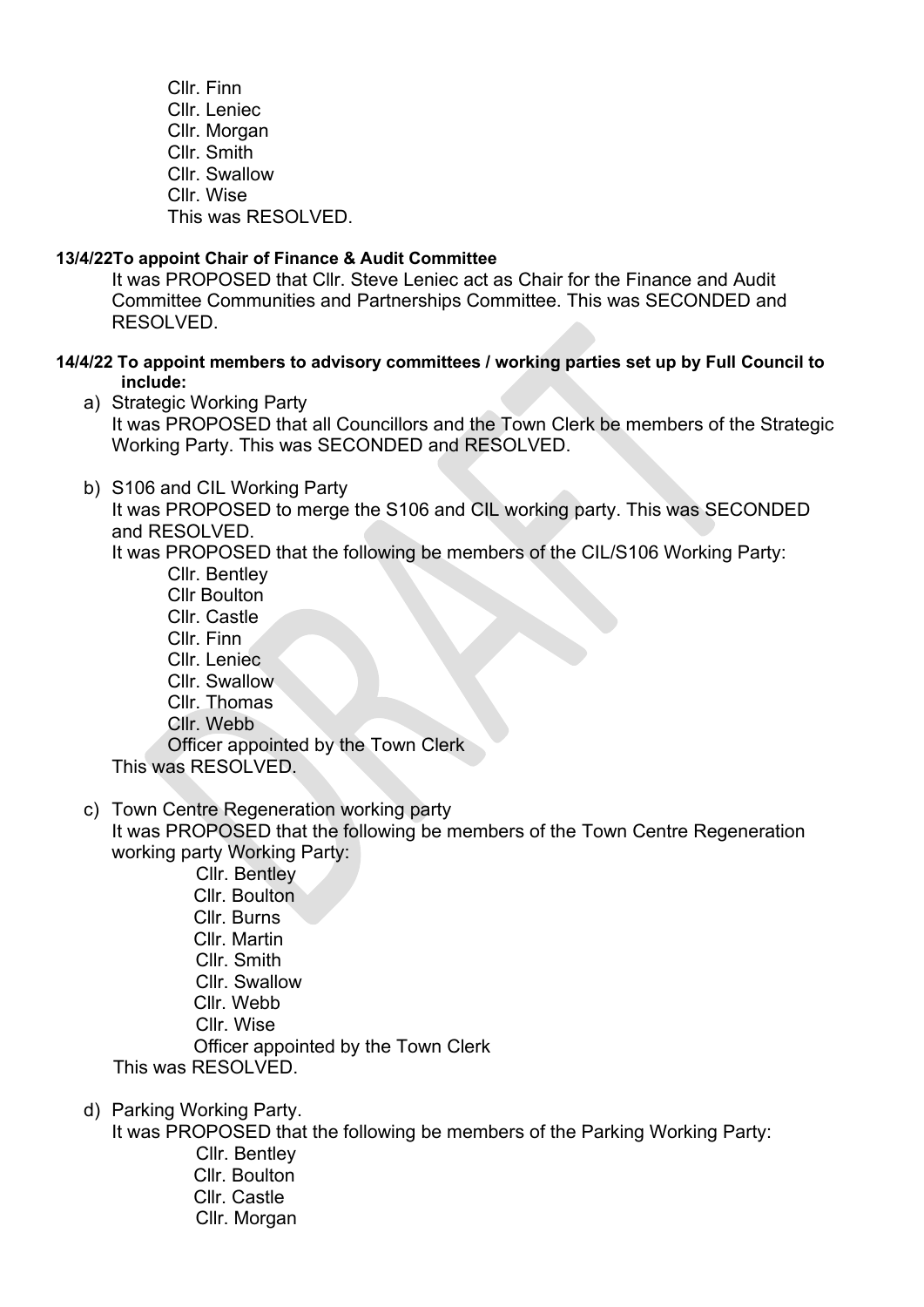Cllr. Swallow Cllr. Webb Officer appointed by the Town Clerk This was RESOLVED.

e) Climate Change Working Party.

It was PROPOSED that the following be members of the Parking Working Party:

- Cllr. Bentley Cllr. Burns Cllr. Castle Cllr. Martin Cllr. Swallow Cllr. Thomas Cllr. Webb Officer appointed by the Town Clerk This was RESOLVED.
- 
- f) Faringdon Neighbourhood Plan Working Party

It was PROPOSED that the following be members of the Parking Working Party:

- Cllr. Bentley Cllr. Boulton
- Cllr. Smith
- Cllr. Thomas
- Officer appointed by the Town Clerk
- This was RESOLVED.

# **15/4/22 To appoint Town Council representatives to outside organisations to include:**

It was PROPOSED that the following be appointed as representatives on outside bodies:

- a. Community Bus Executive Committee Cllr. Burns (Cllr. Wise Deputy)
- b. Faringdon Twinning Association Cllr. Wise
- c. Faringdon United Charities Cllrs. Bentley and Smith
- d. Neighbourhood Action Group Cllr. Morgan (Cllr. Webb Deputy)
- e. Oxfordshire Association of Local Councils Cllr. Bentley
- f. Parish Transport Representative Cllr. Webb (Cllr. Wise deputy)
- g. Pump House Project Cllrs. Burns and Martin.
- h. Traffic Advisory Committee Cllrs. Boulton and Morgan (Cllr. Webb Deputy)
- i. Public Access Defibrillator Committee Cllrs. Burns and Finn.
- j. The Place
- Cllrs Bentley (Mayor/Trustee) and Martin
- k. Vale Community Impact
- l. Cllr. Morgan
- m. ONPA

Cllrs. Bentley and Boulton

This was SECONDED and RESOLVED.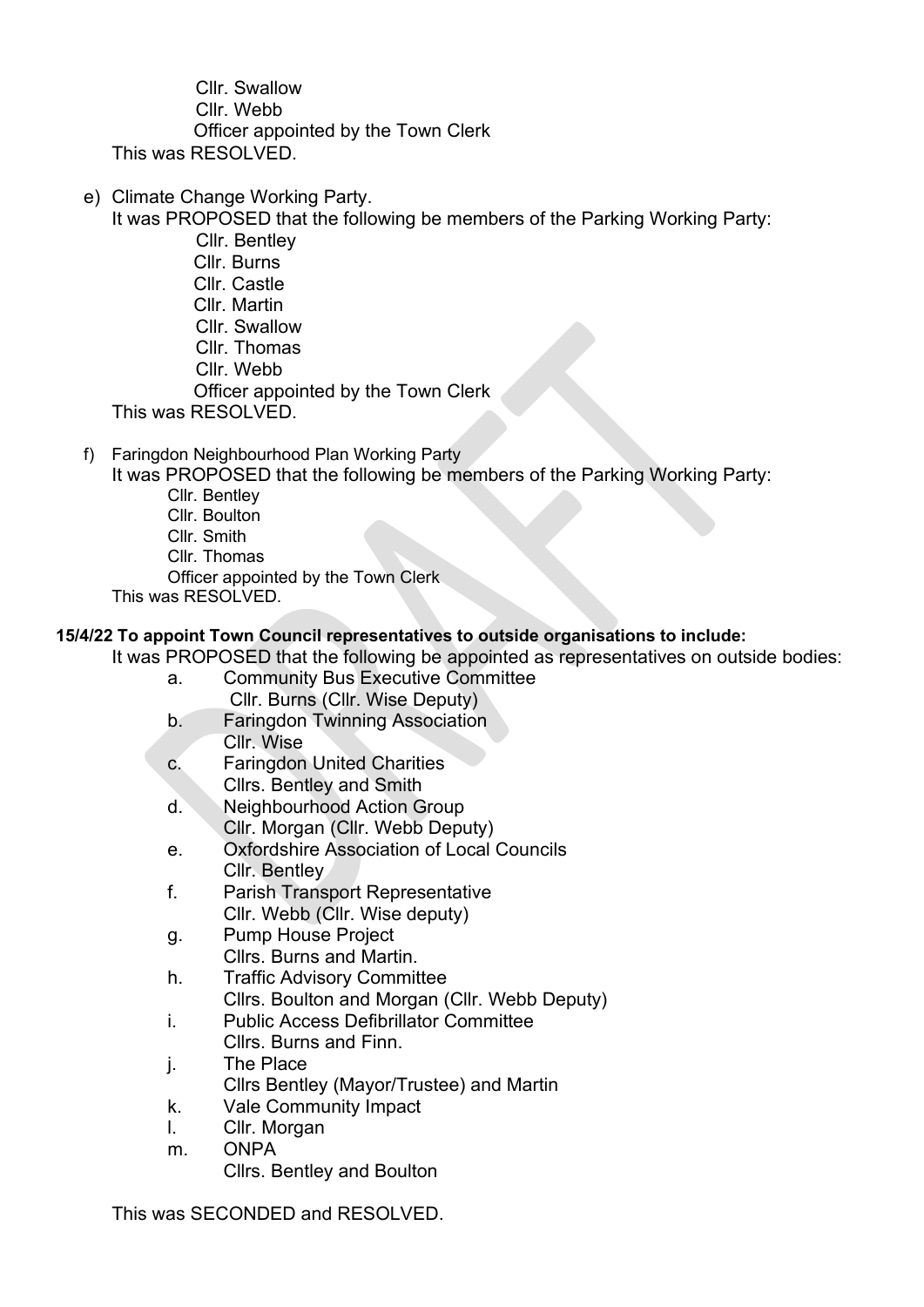#### **16/4/22 Representation on External Bodies**

It was PROPOSED that the representation on or work with the above external bodies and arrangements for reporting back be APPROVED. This was SECONDED and RESOLVED.

#### **17/4/22 Delegation arrangements**

It was PROPOSED that delegation arrangements to committees, sub-committees, staff, and other local authorities be APPROVED. This was SECONDED and RESOLVED.

## **18/4/22 Terms of Reference**

It was PROPOSED that Terms of Reference for the following Committees, sub committees and working parties be APPROVED.

- 1) Finance and Audit Committee
- 2) Planning and Highways Committee
- 3) Facilities Committee
- 4) Community and Partnerships Committee
- 5) Strategic Working Party
- 6) CIL and s106 Working Party
- 7) Town Centre Regeneration Working Party
- 8) Parking Working Party
- 9) Climate Change Working Party
- 10) Faringdon Neighbourhood Plan Working Party

This was SECONDED and RESOLVED.

## **19/4/22 Subscriptions**

*It was PROPOSED subscriptions to the following bodies be APPROVED:*

- *a) Oxfordshire Association of Local Councils (renewed April 2022)*
- *b) Society of Local Council Clerks (renewed January 2022)*
- *c) Oxfordshire Neighbourhood Plan Ass.*

*This was SECONDED and RESOLVED.*

# **20/4/22 Standing Orders and Financial Regulations**

- a) Cllr. Wise commented that Saturday should not be counted as one of the three clear days' notice. The Clerk advised it was general practice not to use the Saturday, but it was important to have Saturday as a reserve in the case of an emergency. It was PROPOSED that Standing Orders be APPROVED and ADOPTED, amending all references to he to they. This was SECONDED and RESOLVED.
- b) It was PROPOSED that Financial Regulations be APPROVED and ADOPTED. This was SECONDED and RESOLVED.

# **21/4/22 Asset Register**

It was PROPOSED that the inventory of land and assets be APPROVED. This was SECONDED and RESOLVED.

# **22/4/22 Insurance**

It was PROPOSED that it be confirmed that arrangements for insurance cover is in place in respect of all insured risks. This was SECONDED and RESOLVED.

# **23/4/22 Complaints Procedure**

It was PROPOSED that the council's complaints procedure be APPROVED. This was SECONDED and RESOLVED.

# **24/4/22 Freedom of Information**

It was PROPOSED that the council's procedure for handling request made under the Freedom of Information Act 2000 be APPROVED. This was SECONDED and RESOLVED.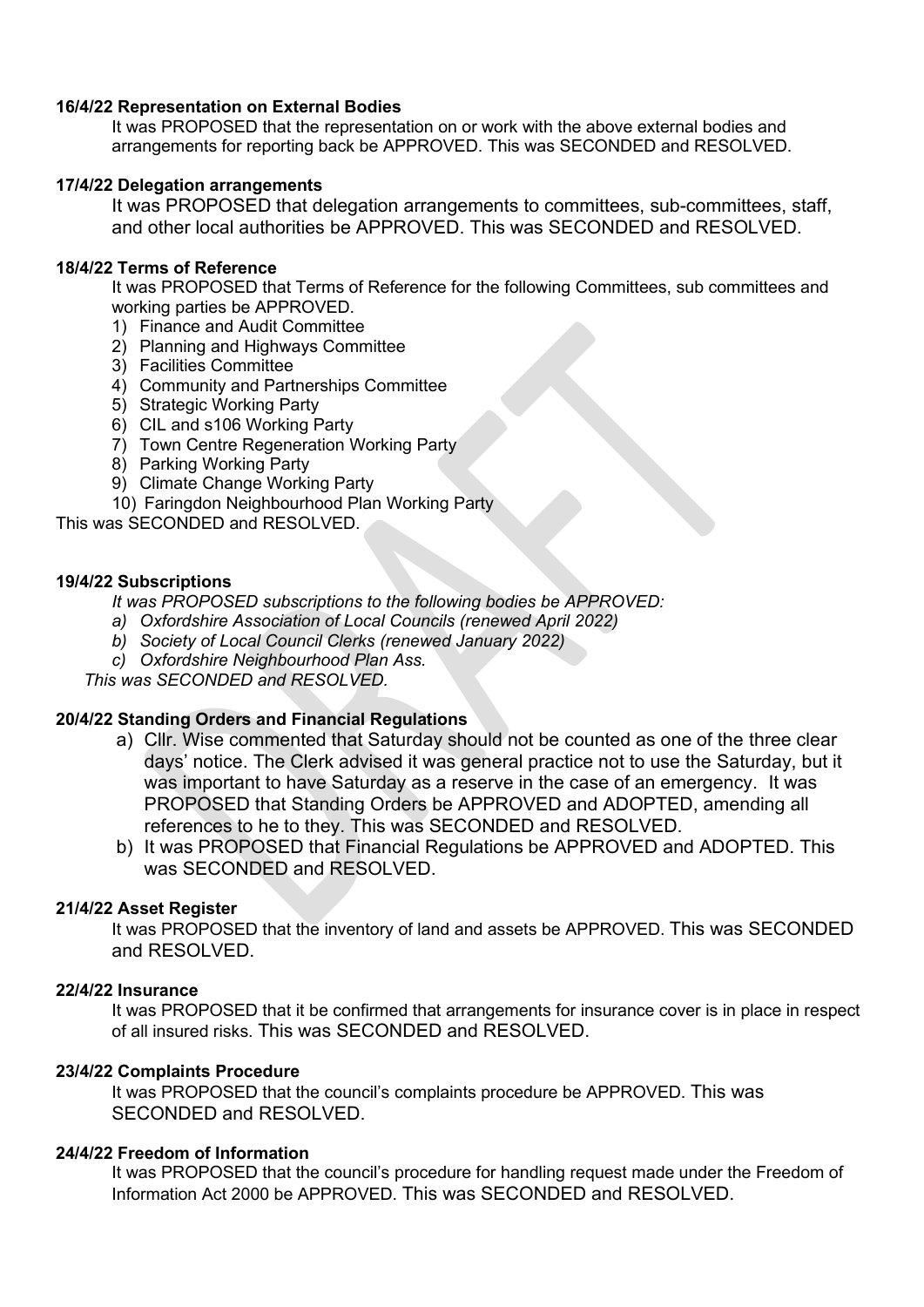## **25/4/22 Employment Policies and Procedures**

It was PROPOSED that the following employment policies and procedures be

APPROVED as recommended by the Finance and Audit Committee:

a) Data protection policy – Staff

- b) Discretionary Policy
- c) Employee Handbook
- d) Lone Working Policy
- e) Recruitment Policy
- f) Social Media Policy
- g) Staff Code of Conduct
- h) Staff and Councillors Privacy Policy
- i) Stress Policy
- j) Training and Development Policy
- k) Pay Policy and Practice

This was SECONDED and RESOLVED.

# **26/4/22 Corporate Policies**

It was PROPOSED that the following policies and procedures be APPROVED:

- 1) Account Use Policy
- 2) Advertising Policy
- 3) Councillors Code of Conduct
- 4) Committee Chair Role Descriptor
- 5) Communication Plan
- 6) Credit Card Policy
- 7) Data breach response plan
- 8) Data Protection policy
- 9) Document Retention Policy
- 10) Dog Policy
- 11) General Privacy Notice
- 12) General Privacy Policy
- 13) Grant Policy
- 14) ICT Provision for Councillors
- 15) Mayor and Councillor Expenses Policy
- 16) Motion Under Notice form
- 17) Openness of Local Government Bodies Policy
- 18) Press and Media Policy
- 19) Projection Equipment Hire Policy
- 20) Protocol for marking the death of a senior figure
- 21) Publication Scheme
- 22) Reserve's Policy
- 23) Social Media Policy
- 24) Safeguarding Policy
- 25) Strategic Plan
- 26) Street naming policy
- 27) Subject access request policy
- 28) Town Mayor role descriptor
- 29) Treasury and Investment Policy
- 30) Tree Management Policy
- 31) Vexatious Complaints Policy
- 32) Volunteer Policy
- 33) Youth Service Funding Policy
- 34) Plastic Free Policy
- 35) Equality and Diversity Policy

This was SECONDED and RESOLVED.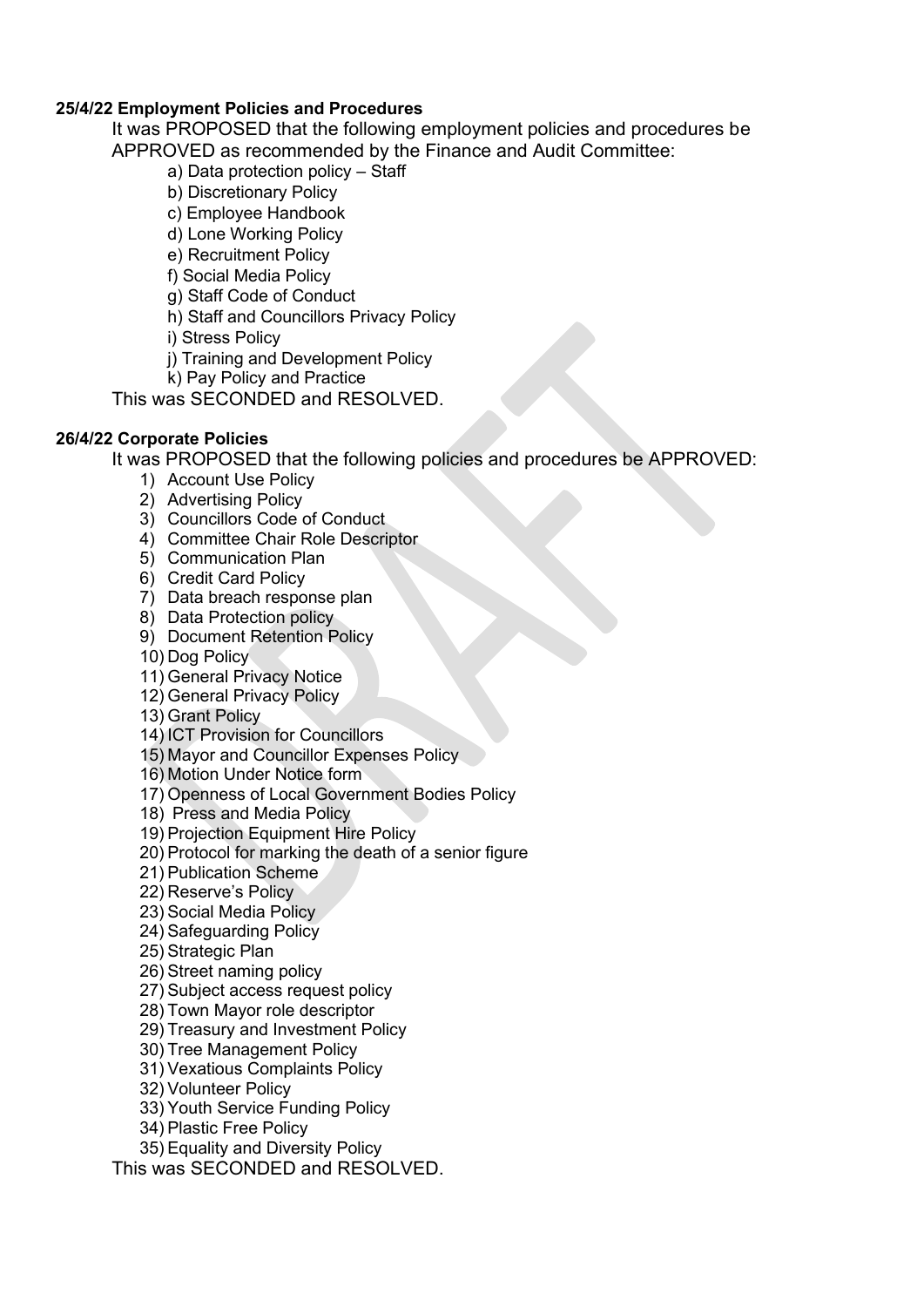## **27/4/22 Meetings**

It was PROPOSED that ordinary meetings of Full Council be held in the Jubilee Room, Pump House at 7pm on Mondays (where possible). This was SECONDED and RESOLVED.

## **28/4/22 Reports from Outside Bodies**

No report. The Clerk would remind the police to send a report.

## **29/4/22 County Councillor's Report**

Members NOTED report from Cllr. Thomas.

## **30/4/22 District Councillors' Report**

Members NOTED report from Cllrs. Grant and Thomas.

Cllr. Burns commented that planting that volunteers had undertaken has been removed when the new electric chargers were installed. Cllr. Grant agreed to follow this up and request replanting.

Cllr. Wise commented that connectivity of footpaths should be considered at planning stage. Cllr. Swallow asked how this could be ensured. Cllr. Grant advised that this could be considered as part of the new local plan.

Cllr. Swallow asked if a tree cut down at Marlborough Gardens Park would be replaced. Cllr. Grant would follow this up.

## **31/4/22 Chair's Activity Report**

Members NOTED report from Cllr. Bentley

Cllr. Bentley thanked those who attended the Civic Service, which was well attended. Thanks were recorded to the staff for the organisation.

#### **32/4/22 Reports from Committees**

Members NOTED minutes and reports of the following committee meetings, including decisions taken under delegated authority:

- a) Finance and Audit: 20<sup>th</sup> April 2022
- b) Planning & Highways: 25<sup>th</sup> April 2022
- c) Climate Change Working Party: 26th April 2022

# **33/4/22 Clerk's Report & Schedule of Payments**

- a) Cllr. Bentley PROPOSED the schedule of payments up to and including May  $9<sup>th</sup>$  2022, be APPROVED. This was SECONDED by Cllr. Leniec and RESOLVED.
- b) The Clerk' external activities to 29<sup>th</sup> April 2022 were NOTED

# **34/4/22 Change to Gt. Cowell Conservation Area**

Members NOTED a consultation. It was suggested that Cllrs respond as individuals if they wished.

#### **35/4/22 Women's Tour returns**

Members NOTED notification that the professional cycling race will come through Faringdon on 11<sup>th</sup> June 2022. It was hoped that Farcycles would lead the festivities. Cllr. Morgan would mention the event to the schools.

#### **36/4/22 Sewage Meeting**

Members received an invitation from Sewage for Windrush to attend an investigation meeting at the Faringdon Sewage Works. It was PROPOSED that the following Cllrs attend:

Bentley, Boulton, Famakin, Finn, Swallow, Thomas and Wise.

This was SECONDED and RESOLVED.

Cllr. Swallow would organise a date and time.

It was PROPOSED that a list of questions is drawn up to pose at the meeting. This was SECONDED and RESOLVED.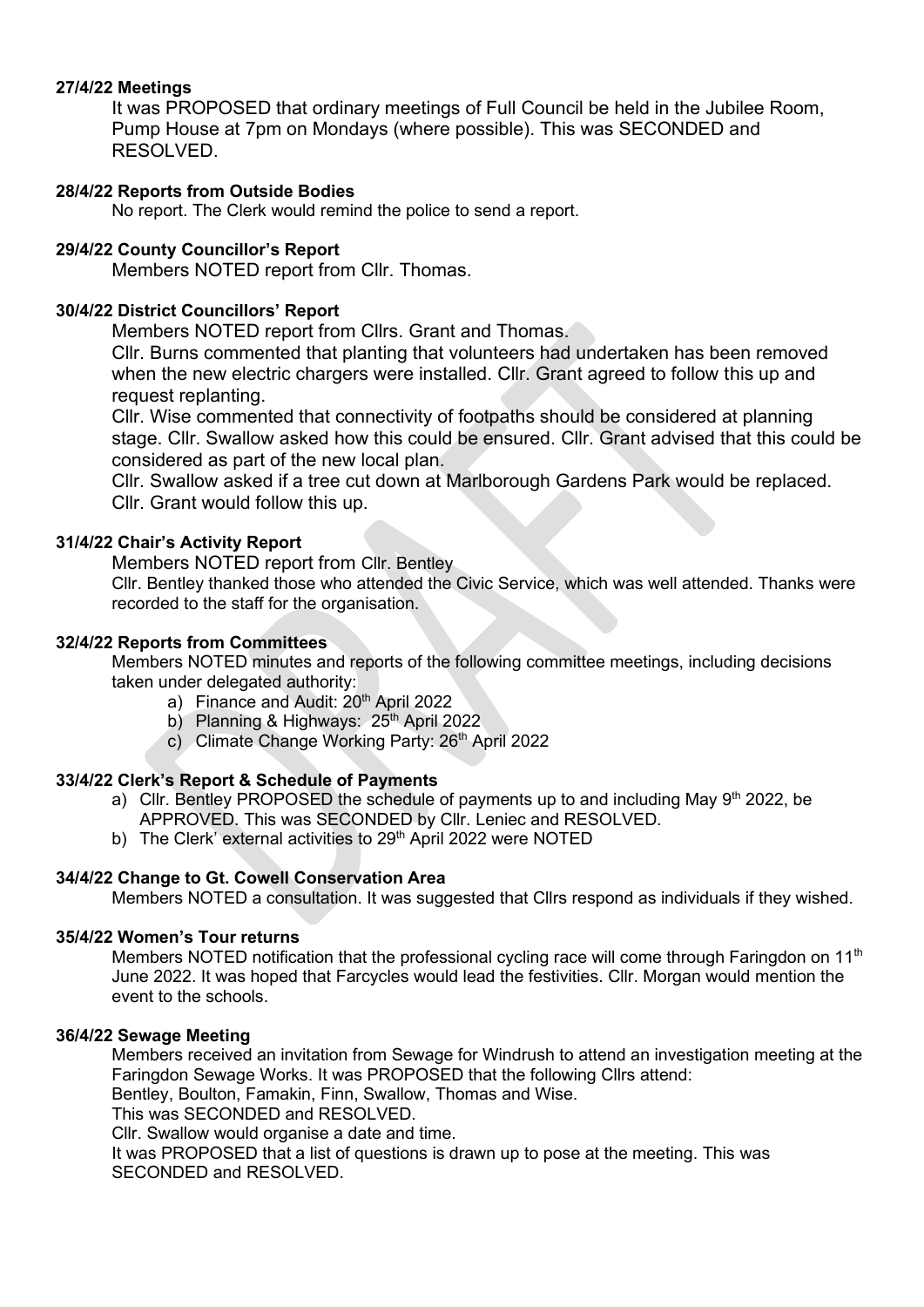## **37/4/22 Stage two complaint: Rogers Concrete, Sandshill, Faringdon. Planning application: P20/V0855/O**

It was PROPOSED that a recommendation from the Planning and Highways committee to escalate the complaint to the next stage be upheld and the complaint be escalated as soon as possible. This was SECONDED and RESOLVED.

#### **38/4/22 Items for Information Only**

The following were noted:

- Details received regarding town centre resurfacing
- Nursery places consultation response has been made
- Twinning with German town Koenigstein has been approved
- Traffic Order amendments to restrict parking and loading on market day had been submitted. Consultation will follow
- The Royal British Legion are organising a wreath laying at the war memorial to commemorate on Tuesday 14th June at 3pm the 40th Anniversary of the Falklands Conflict, Meeting up at 14.45pm

#### **39/4/22 Correspondence**

Members NOTED, for information only, correspondence up to and including 8<sup>th</sup> May 2022.

## **40/4/22 Action list**

Members NOTED an update

It was NOTED there is a Strategy Meeting on Wednesday at 7pm – Cllr. Bentley encouraged everyone to attend to talk about the strategic direction of the council.

## **41/4/22 Agenda Items for the next meeting**

- o Recommendations from The Strategic Working Party
- o Council Values review

# **Meeting Closed at: 20.44pm**